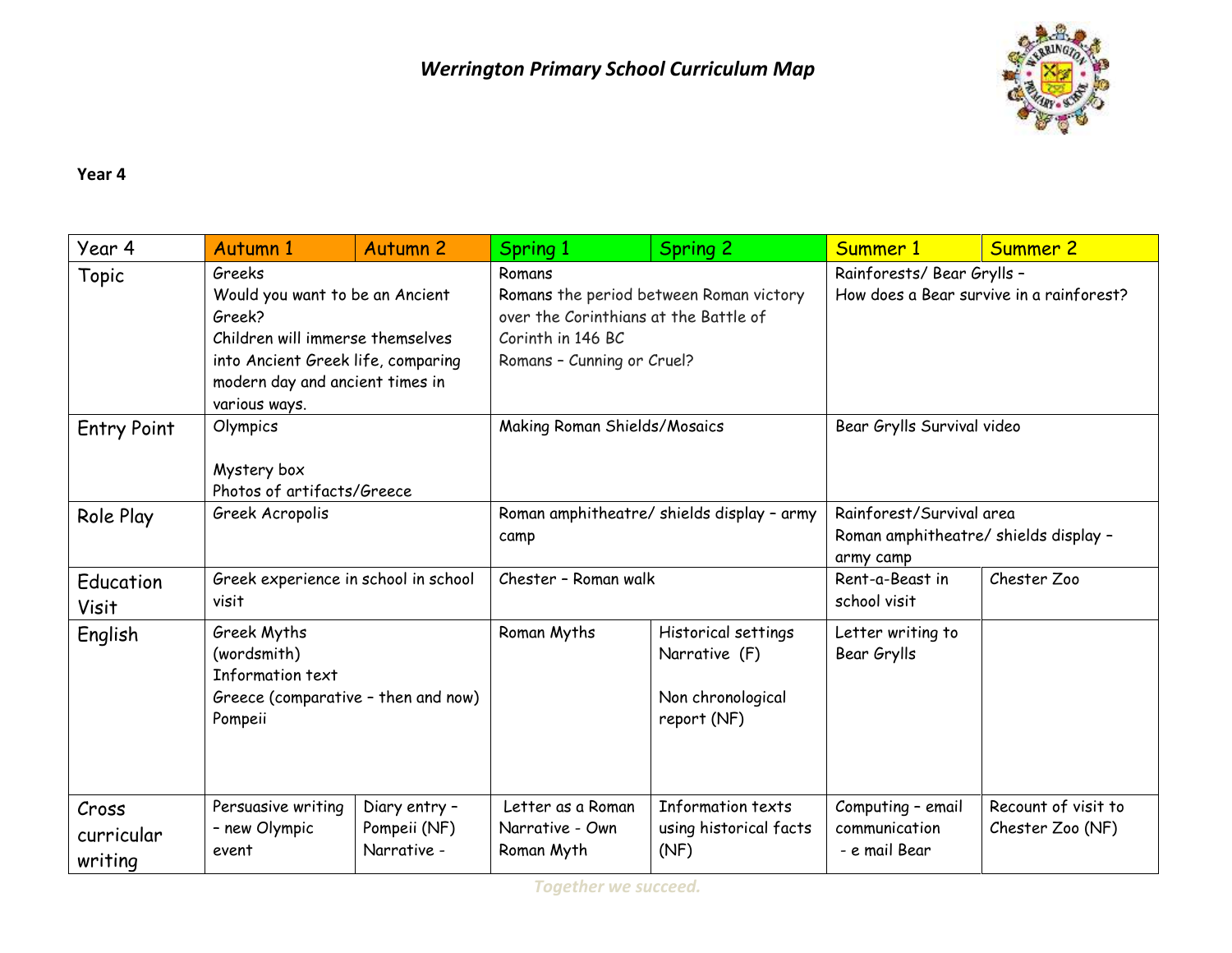

|                                        | Stories (NF)<br>Retell/compare<br>Myth or Legend<br>(F)<br>Non Chronological<br>Report on the<br>Olympic Games                                               | stories set in<br>imaginary<br>worlds (F)<br>Olympus (F)<br>Greek Myth -<br>retell of King<br>Midas<br>Newspaper<br>Report on The<br>Battle of<br>Marathon | Day in life as<br>Roman<br>soldier/diary                                                                                                                                                                                                                         |                                                                                                                                                                                                     | Grylls/Steve<br>Backshall                                                                                                                                                                            |                                                                                |
|----------------------------------------|--------------------------------------------------------------------------------------------------------------------------------------------------------------|------------------------------------------------------------------------------------------------------------------------------------------------------------|------------------------------------------------------------------------------------------------------------------------------------------------------------------------------------------------------------------------------------------------------------------|-----------------------------------------------------------------------------------------------------------------------------------------------------------------------------------------------------|------------------------------------------------------------------------------------------------------------------------------------------------------------------------------------------------------|--------------------------------------------------------------------------------|
| <b>SPAG</b>                            | I use apostrophes<br>for contractions<br>and possession.<br>I use tenses<br>accurately in my<br>writing: present<br>tense, perfect<br>form and past<br>tense | I can generate<br>new words from<br>root words:<br>Anti-<br>Inter-<br>Super-<br>Auto-<br>I use first and<br>third person<br>consistently.                  | I can use<br>apostrophes for<br>contraction and<br>omission.<br>I use commas after<br>fronted adverbials<br>or prepositional<br>fronted clauses.<br>I use a range of<br>sentence<br>structures to<br>support the<br>purpose of the<br>writing for the<br>reader. | I demarcate dialogue<br>correctly by:<br>Using a comma<br>after the<br>reporting clause<br>Ending<br>$\bullet$<br>punctuation with<br>inverted commas<br>Using adverbs<br>$\bullet$<br>for emphasis | I use commas to<br>demarcate clauses<br>and a range of<br>sentence<br>structures.<br>I can spell words<br>with suffix<br>-ous.<br>I can spell words<br>with the prefixes:<br>Re-<br>Super-<br>Inter- | I use commas to<br>demarcate clauses<br>and a range of<br>sentence structures. |
| Research and<br>presentation<br>skills | Linked to<br>computing unit -<br>new Olympic<br>event. Research                                                                                              | Perform a<br>Greek myth                                                                                                                                    | Perform own<br>limerick/haiku                                                                                                                                                                                                                                    | Our Roman Day                                                                                                                                                                                       | Research animals<br>for visit/trip                                                                                                                                                                   |                                                                                |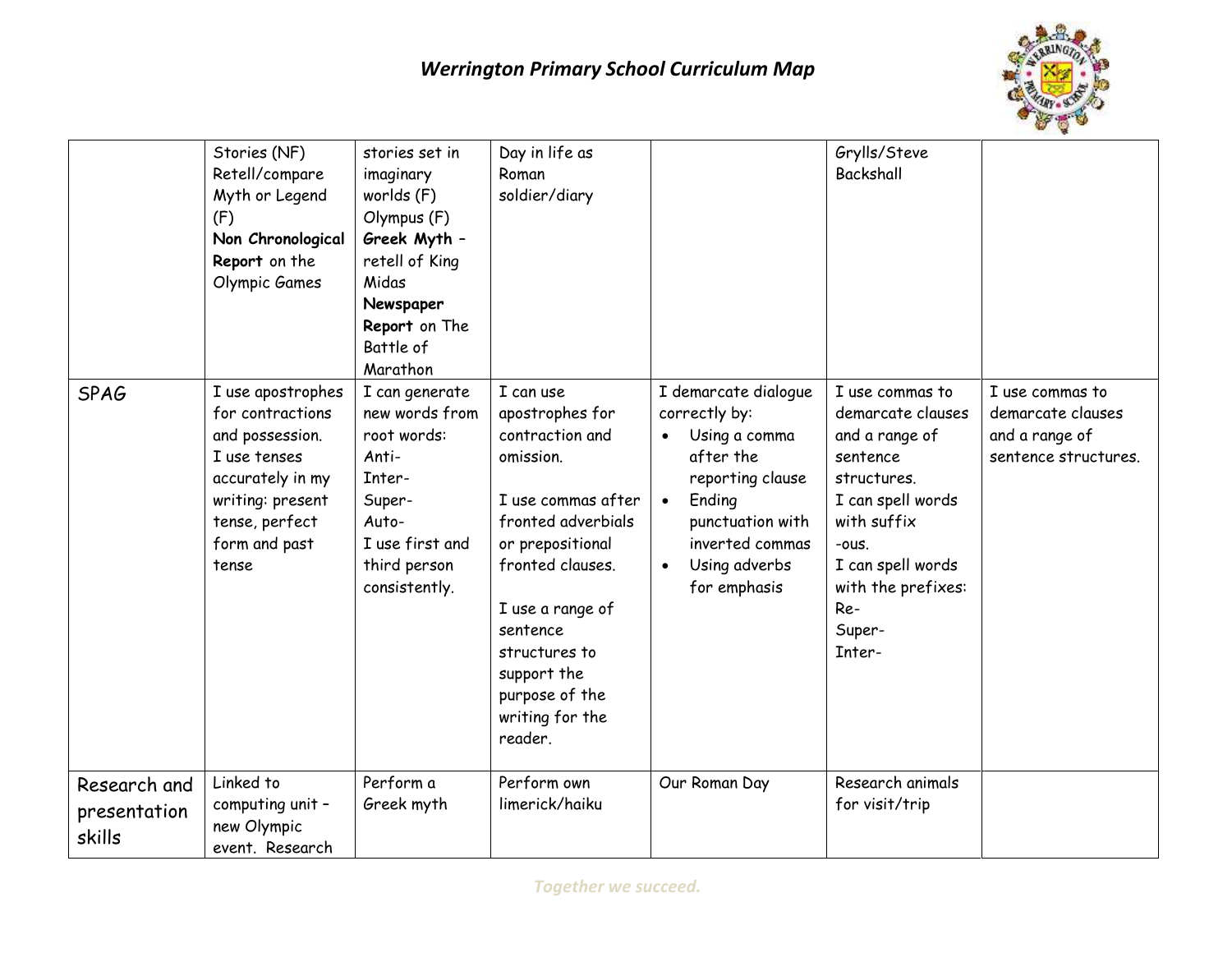

|            | origins of                        |                    |                                   |                                   |                   |                     |
|------------|-----------------------------------|--------------------|-----------------------------------|-----------------------------------|-------------------|---------------------|
|            | Olympics.                         |                    |                                   |                                   |                   |                     |
| Author     | Aesop's Fables                    | <b>Rick Riodan</b> | Julia Jarman/                     | Julia Jarman/                     | Lynne Cherry      |                     |
| Study      |                                   |                    | Selection of Roman                | Selection of Roman                |                   |                     |
|            |                                   |                    | Myths                             | Myths                             |                   |                     |
| Class Text | Horrible Histories                | Percy Jackson      | The Secrets of                    | The Secrets of                    | The Great Kapok   | The Rainforest Grew |
|            | Legends and                       | and the            | Vesuvius                          | Vesuvius                          | Tree              | All Around          |
|            | Myths                             | Lightning thief    | Escape from                       | Escape from Pompeii               | The Shaman's      | The Vanishing       |
|            | Aesop's fables                    |                    | Pompeii                           | Roman Myths<br>Horrible Histories | Apprentice        | Rainforest          |
|            | Odysseus                          |                    | Roman Myths<br>Horrible Histories |                                   |                   |                     |
|            |                                   |                    | The time travelling               |                                   |                   |                     |
|            |                                   |                    | cat and the Roman                 |                                   |                   |                     |
|            |                                   |                    | eagle                             |                                   |                   |                     |
| Class Poem | Turning Aesop's                   | The myth of        | Jon Bratton poem                  | Roman Poem                        | Senses poetry     |                     |
|            | Fables into verse                 | the minotaur -     |                                   |                                   |                   |                     |
|            |                                   | Paul Perro         |                                   |                                   |                   |                     |
| Maths      | Timelines of ancient Greece       |                    | Time - Roman                      | Distance - link to                |                   |                     |
|            | Comparing the area of ancient     |                    | Numerals                          | inventing roads                   |                   |                     |
|            | Greece with modern day Greece     |                    | Time - Roman                      |                                   |                   |                     |
|            | Measure out material for Spartans |                    | Amphitheatre                      |                                   |                   |                     |
|            | to use in their army              |                    | showing times                     |                                   |                   |                     |
| Science    | States of Matter                  | Sound              | Electricity                       |                                   | Animals including | Living Things and   |
|            |                                   |                    |                                   |                                   | humans            | their habitats      |
| History    | Timeline                          | Ancient Greece     | Roman Britain                     | Class systems                     |                   |                     |
|            | Religion - gods                   | Here we learn      | Timelines                         | Childhood then and                |                   |                     |
|            | and goddesses                     | about the Greek    | Invasions, roads -                | now                               |                   |                     |
|            | Olympics                          | democracy,         | How past events                   | Culture - food,                   |                   |                     |
|            | comparison                        | compare and        | have shaped                       | weaponry                          |                   |                     |
|            |                                   | contrast the       | modern Britain                    |                                   |                   |                     |
|            |                                   | Olympic games      |                                   |                                   |                   |                     |
|            |                                   | and also learn     |                                   |                                   |                   |                     |

*Together we succeed.*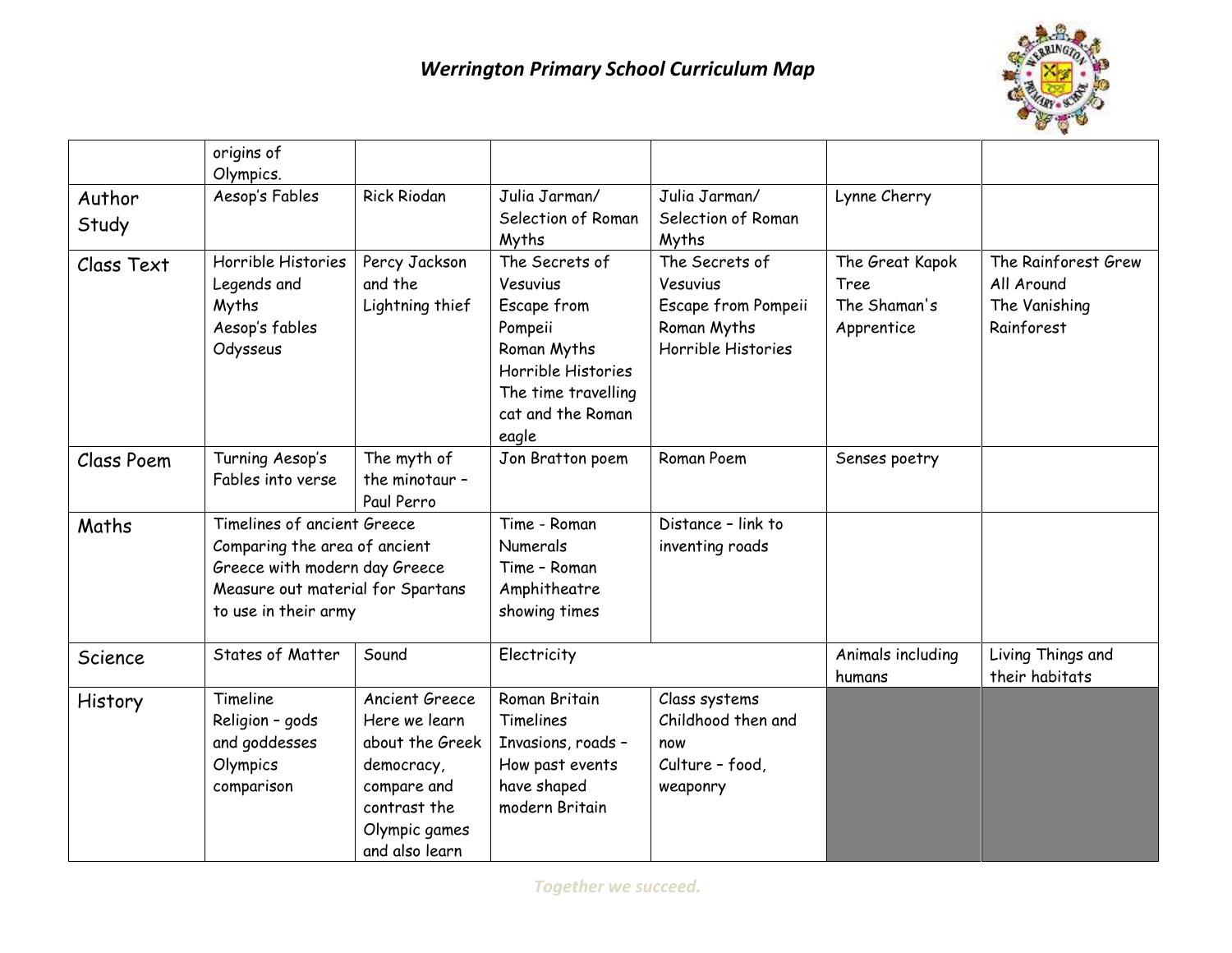

|                |                                   | about the Greek       |                                          |                                            |                  |                     |
|----------------|-----------------------------------|-----------------------|------------------------------------------|--------------------------------------------|------------------|---------------------|
|                |                                   | <b>Gods Invasions</b> |                                          |                                            |                  |                     |
|                |                                   | Employment            |                                          |                                            |                  |                     |
|                |                                   | Culture - food,       |                                          |                                            |                  |                     |
|                |                                   | weaponry              |                                          |                                            |                  |                     |
| Geography      | Cities in the UK -                | Children will         | Map work -                               |                                            | South American   | Rainforest study -  |
|                | land use patterns                 | compare and           | identifying                              |                                            | country study    | deforestation,      |
|                |                                   | contrast the          | mountains,                               |                                            | Map and globe    | endangered animals  |
|                |                                   | ideals and            | volcanoes and                            |                                            | work             |                     |
|                |                                   | political             | earthquakes                              |                                            |                  |                     |
|                |                                   | structure of          |                                          |                                            |                  |                     |
|                |                                   | modern day            |                                          |                                            |                  |                     |
|                |                                   | Greece with           |                                          |                                            |                  |                     |
|                |                                   | ancient Greece.       |                                          |                                            |                  |                     |
| <b>D&amp;T</b> | Design and make modroc Greek      |                       | Designing and                            | Textiles - roman                           |                  | Food - Pestaurant   |
|                | theatre masks                     |                       | making shields                           | purse                                      |                  |                     |
|                |                                   |                       | Roman shields.                           |                                            |                  |                     |
|                |                                   |                       | Roman Foods                              |                                            |                  |                     |
| Art and        | To design a                       | Painting Greek        | Mosaics, mythical paintings, artifacts.  |                                            | Sketching        | Experimenting with  |
| design         | mythological                      | theatre masks         |                                          | Explore a range of Roman mosaics including |                  | different styles of |
|                | creature and                      |                       |                                          | where they could be found and the history  |                  | art in their        |
|                | sculpt using clay                 |                       | behind them and make their own Roman     |                                            |                  | compositions        |
|                |                                   |                       | style mosaic                             |                                            |                  |                     |
| Computing      | Mad About Ads - new Olympic event |                       | Writing for different audiences (link to |                                            | Communicating    | Program writing to  |
|                |                                   |                       | Romans)                                  |                                            | online - email   | create shapes -     |
|                |                                   |                       |                                          |                                            | thank            | Turtle Academy      |
|                |                                   |                       |                                          |                                            | you/questions to |                     |
|                |                                   |                       |                                          |                                            | Rent a Beast     |                     |
| P.E            | Rugby                             | Table tennis          | Swimming                                 | Dance                                      | Outdoor          | Athletics           |
|                |                                   |                       | Gymnastics                               |                                            | adventures -     |                     |
|                |                                   |                       |                                          |                                            | pursuit courses? |                     |
| R.E            | Belonging                         | Lifestyles/           | Lent                                     | Water                                      | Journeys with a  | Features and        |
|                | Peace                             | Hindu                 |                                          |                                            | Purpose          | Patterns of Worship |